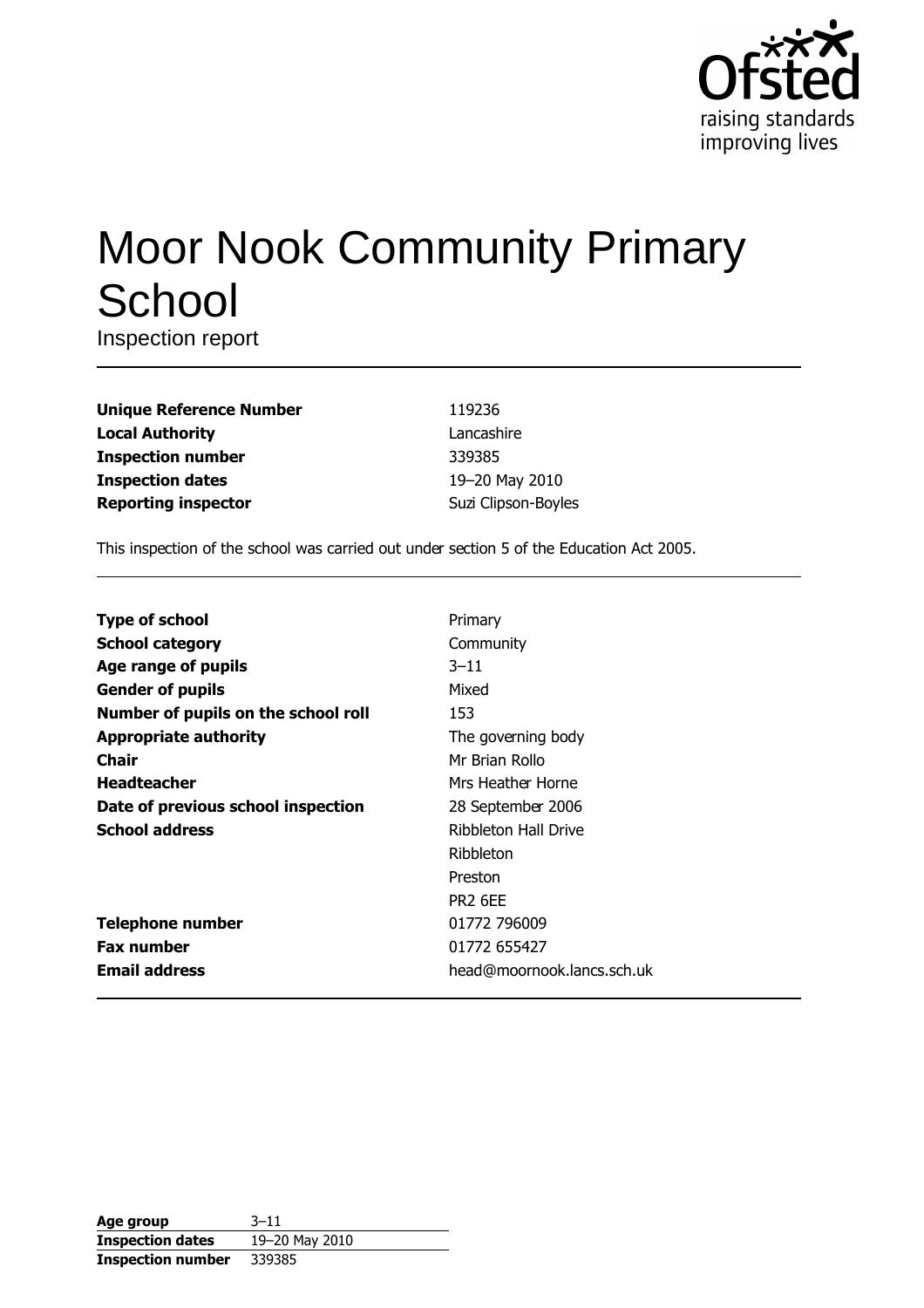The Office for Standards in Education, Children's Services and Skills (Ofsted) regulates and inspects to achieve excellence in the care of children and young people, and in education and skills for learners of all ages. It regulates and inspects childcare and children's social care, and inspects the Children and Family Court Advisory Support Service (Cafcass), schools, colleges, initial teacher training, work-based learning and skills training, adult and community learning, and education and training in prisons and other secure establishments. It rates council children's services, and inspects services for looked after children, safequarding and child protection.

Further copies of this report are obtainable from the school. Under the Education Act 2005, the school must provide a copy of this report free of charge to certain categories of people. A charge not exceeding the full cost of reproduction may be made for any other copies supplied.

If you would like a copy of this document in a different format, such as large print or Braille, please telephone 08456 404045, or email enquiries@ofsted.gov.uk.

You may copy all or parts of this document for non-commercial educational purposes, as long as you give details of the source and date of publication and do not alter the documentation in any way.

Royal Exchange Buildings St Ann's Square Manchester M2 7LA T: 08456 404045 Textphone: 0161 618 8524 E: enquiries@ofsted.gov.uk W: www.ofsted.gov.uk © Crown copyright 2010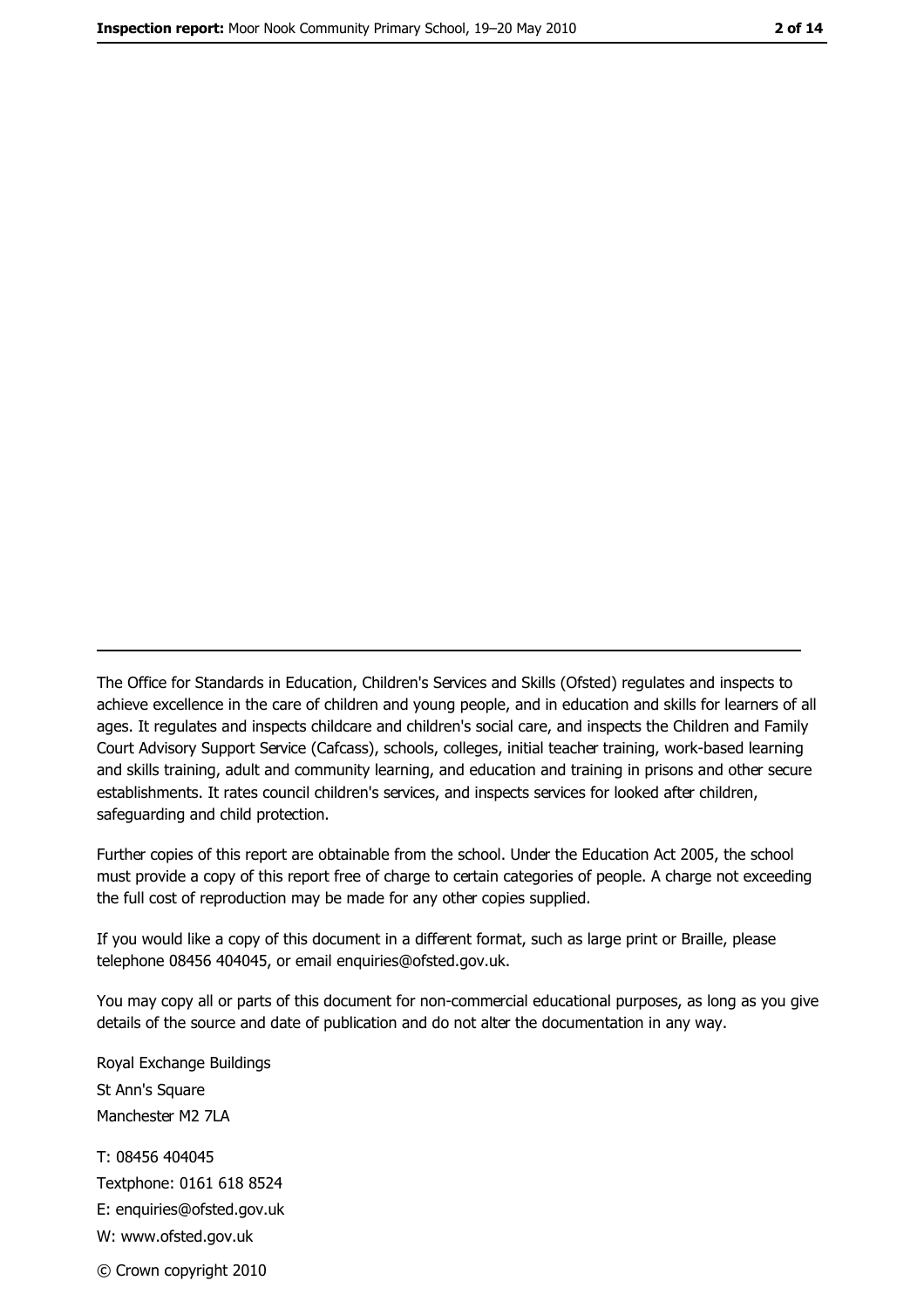# **Introduction**

This inspection was carried out by three additional inspectors. They observed nine teachers in eight lessons and also carried out several shorter visits to classrooms plus observations of group teaching by teaching assistants. They met with pupils, staff, governors, parents, carers and other partners to discuss the work of the school. They also looked at a range of other evidence including pupils' books, the school's assessment and tracking data, planning, policies and its school improvement documents. Parents and carers submitted 77 questionnaires that were all read and analysed by the team. Inspectors also looked at questionnaires from the pupils and staff.

The inspection team reviewed many aspects of the school's work. It looked in detail at the following:

- the progress in Key Stage 1 of pupils with special educational needs and/or  $\blacksquare$ disabilities and of more-able pupils
- the teaching and learning of science  $\blacksquare$
- how the school evaluates the successes of children in the Early Years Foundation  $\blacksquare$ Stage.

# Information about the school

The school is situated on a housing estate to the east of Preston and is smaller than average in size. It is a full service extended community school and additional pre-school provision is available on the school site. This is subject to a separate inspection by Ofsted. Nursery children, many of whom attend the pre-school in the morning, join the Reception class for afternoons in the school's Early Years Foundation Stage Unit. Almost all pupils are from White British backgrounds. A high percentage has special educational needs and/or disabilities. The proportion of pupils known to be eligible for free school meals is considerably greater than the local authority and national averages. Since its last inspection the school has received various quality marks; most recently, it has received the International Schools Award and the Healthy Schools Award.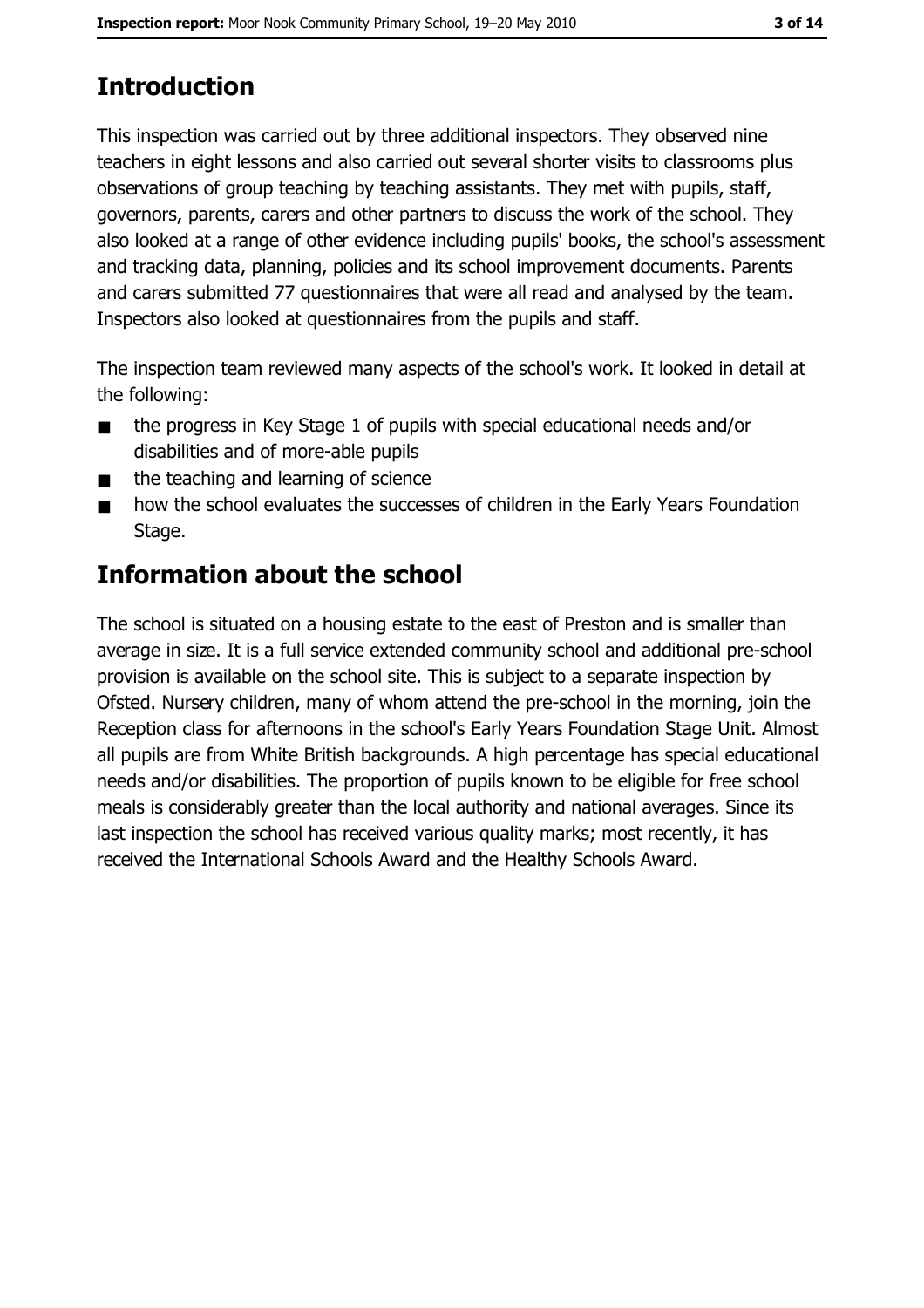# **Inspection judgements**

## Overall effectiveness: how good is the school?

#### The school's capacity for sustained improvement

## **Main findings**

Moor Nook Community Primary School is an outstanding school that provides superb education and care. There is no doubt that every child really does matter here, and every child achieves extremely well. The nurturing and welcoming atmosphere is clear from the moment you arrive. The environment is attractively presented, well-organised, stimulating and child-friendly. But much more than this, staff are totally focused on ensuring that all pupils reach high levels of personal development and academic achievement. The progress that all groups make has improved consistently year on year since the last inspection. Attainment was in line with national averages in 2009 tests and in science exceeded national averages as a result of carefully planned improvements to the teaching. These results represent good achievement because many pupils start school well below the expected levels. There is clear evidence to show that standards are now starting to rise further and some of the current Year 6 pupils are working above national average levels. Pupils throughout the school who need different types of support are quickly identified. They receive well-planned support from a team of skilled teaching assistants to help them catch up. The learning mentor and counsellor also make a significant contribution to progress. For many pupils this additional support also helps to build confidence and self-esteem. Pupils with special educational needs and/or disabilities make progress that is equally outstanding as that of other pupils because they are extremely well taught, encouraged and supported.

Most outcomes for pupils are outstanding, including their behaviour. This is driven by the outstanding leadership and management of the school. The inspirational headteacher sets a determined example to her excellent team that staff must be seeking to improve continuously. This means that pupils receive the very best quality teaching, curriculum, care, guidance and support. In every classroom learning and progress are priorities. Pupils engage with this well because teachers are very skilled at capturing their interest as well as expecting them to work hard. Capacity for continuous improvement is outstanding. The school has improved many aspects of its work, which has led to highly positive results for its pupils. This is due to the continuous and rigorous evaluation of all aspects of provision to see if these are making a difference to pupils. Where things are not good enough, they are carefully considered and changed quickly for the better. One example is the way that everyone has worked relentlessly to improve attendance, which was extremely low at the last inspection. A range of approaches have proved highly successful and attendance is now average. The pupils and many parents and carers are proud of this achievement and rightly so. However, there remain a small number of persistent absentees whose attendance at school is too low.

| п |  |
|---|--|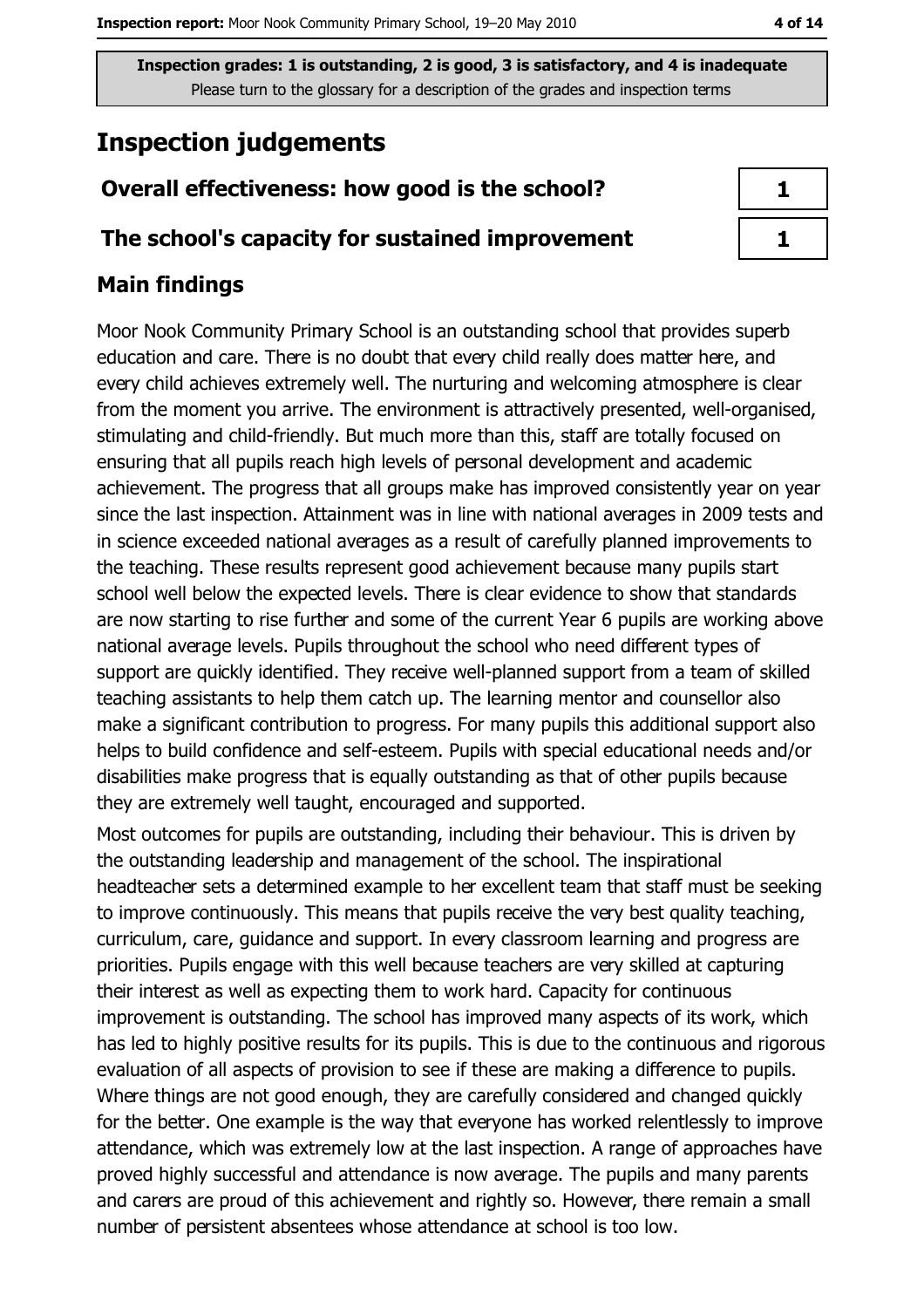## What does the school need to do to improve further?

- $\blacksquare$ Ensure that current high rates of progress are maintained throughout the school so that attainment rises to above average and remains so.
- Raise attendance to above average by working with the small number of families  $\blacksquare$ whose children continue to be persistently absent.

## **Outcomes for individuals and groups of pupils**

Pupils achieve exceptionally well and thoroughly enjoy school. They love learning and are keen to do well. In lessons they listen attentively and focus on their work with great enthusiasm. Pupils work cooperatively in groups and independently with equal skill. They respond excitedly to new learning, especially the more creative experiences that the school routinely provides. All groups of pupils, regardless of background or ability, make excellent progress. Pupils with special educational needs and/or disabilities in all three key stages thrive and blossom due to the excellent targeted support provided. More-able pupils also do well throughout the school because expectations are high and they are appropriately stretched in every class. The calm, happy and caring environment supports and helps pupils' behaviour to develop well through clear consistently applied rules and lots of rewards for good behaviour. In particular, they know how to take responsibility for their own actions and are confident they can always ask for help if they need to calm down or talk about a problem. They are very knowledgeable about how to stay safe and healthy and are good ambassadors out in the local community. The school council is very active and regularly contributes to the school's improvement. Pupils' spiritual, moral, social and cultural development reaches high levels. They talk maturely about right and wrong and think deeply about their own and others' experiences. Several examples were seen, during the inspection, of pupils resolving problems in the playground and acting fairly towards each other during decision-making activities. They talk with great depth about similarities and differences between cultures in the United Kingdom and globally, and zero tolerance of racism is well embedded.

These are the grades for pupils' outcomes

| Pupils' achievement and the extent to which they enjoy their learning                                       | 2 |
|-------------------------------------------------------------------------------------------------------------|---|
| Taking into account:<br>Pupils' attainment <sup>1</sup>                                                     |   |
| The quality of pupils' learning and their progress                                                          |   |
| The quality of learning for pupils with special educational needs and/or<br>disabilities and their progress |   |

 $\mathbf{1}$ 

The grades for attainment and attendance are: 1 is high; 2 is above average; 3 is broadly average; and 4 is low.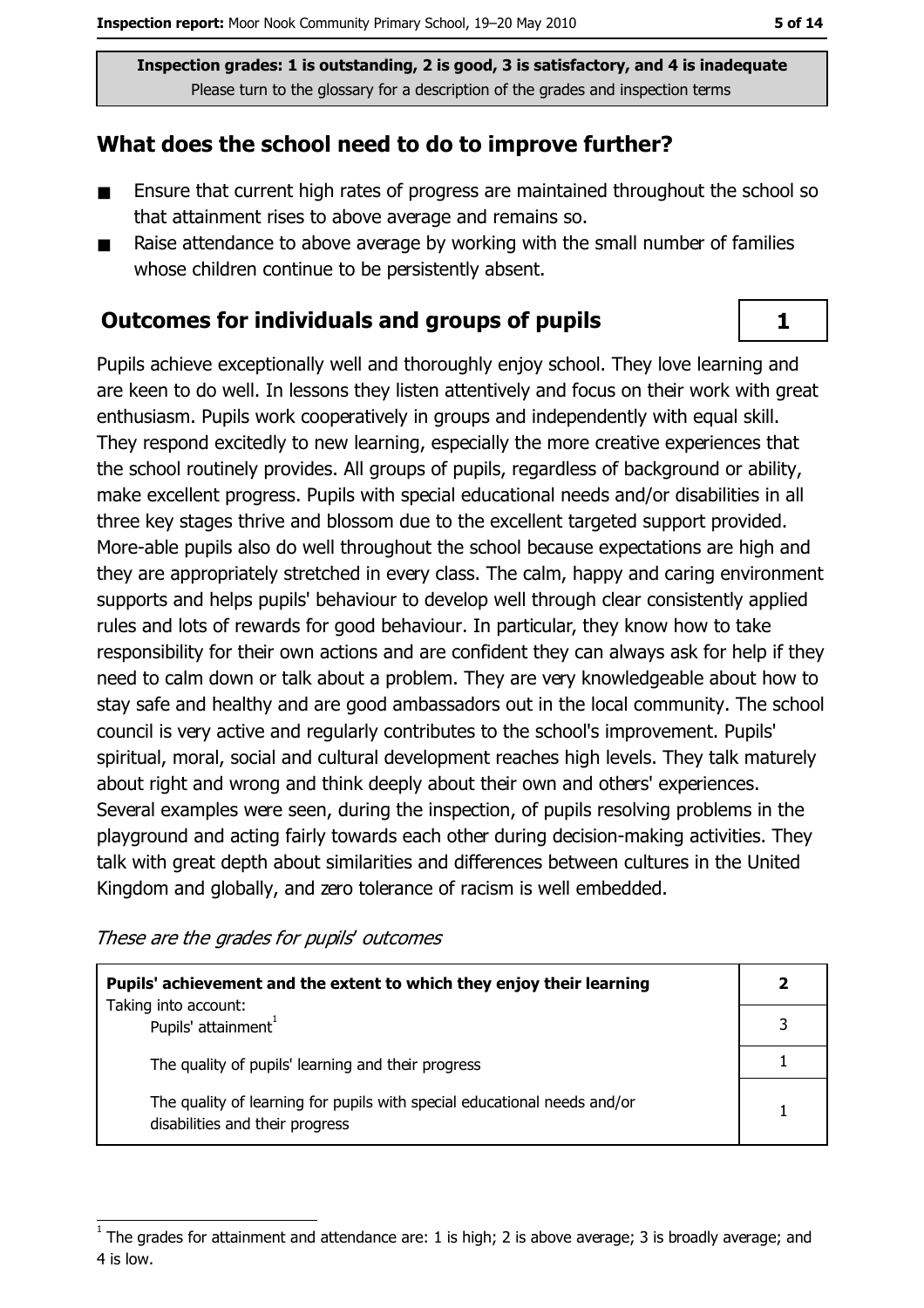| Inspection grades: 1 is outstanding, 2 is good, 3 is satisfactory, and 4 is inadequate<br>Please turn to the glossary for a description of the grades and inspection terms |   |  |  |
|----------------------------------------------------------------------------------------------------------------------------------------------------------------------------|---|--|--|
| The extent to which pupils feel safe                                                                                                                                       |   |  |  |
| <b>Pupils' behaviour</b>                                                                                                                                                   |   |  |  |
| The extent to which pupils adopt healthy lifestyles                                                                                                                        |   |  |  |
| The extent to which pupils contribute to the school and wider community                                                                                                    |   |  |  |
| The extent to which pupils develop workplace and other skills that will<br>contribute to their future economic well-being                                                  |   |  |  |
| Taking into account:<br>Pupils' attendance <sup>1</sup>                                                                                                                    | 3 |  |  |
| The extent of pupils' spiritual, moral, social and cultural development                                                                                                    |   |  |  |

#### How effective is the provision?

Outcomes for pupils are as strong as they are because the school's provision in all respects is outstanding. Teaching is highly effective in each of the three key stages. In most classrooms it is outstanding and in the rest it is good. Lessons are planned so that pupils learn rapidly through activities that are enjoyable. Drama is used regularly as an effective stimulus for pupils' writing and other learning. A real strength of the school is the way pupils are systematically targeted for extra support. Teaching assistants are organised to maximum effect so that all groups of pupils make outstanding progress. The curriculum is varied, balanced and exciting. It serves the needs of all pupils well because staff are constantly reviewing how to make it even better. For example, previous low levels of attainment in science have been turned around as a result of changes to teaching and resources. Pupils now love science and standards are well above national averages. The curriculum is extended beyond the school day with a range of clubs that pupils love to attend. Inspectors were sorely tempted to join in with the cheer leading at lunchtime - it looked great fun! Many extended services support pupils and their families extremely well and reflect the highest quality care, quidance and support. The nurturing is embedded at every level because all staff know the pupils very well. Likewise, they know their families well and do their utmost to help parents and carers to continue this support at home.

| The quality of teaching                                                                                    |  |
|------------------------------------------------------------------------------------------------------------|--|
| Taking into account:<br>The use of assessment to support learning                                          |  |
|                                                                                                            |  |
| The extent to which the curriculum meets pupils' needs, including, where<br>relevant, through partnerships |  |
| The effectiveness of care, guidance and support                                                            |  |

These are the grades for the quality of provision

#### How effective are leadership and management?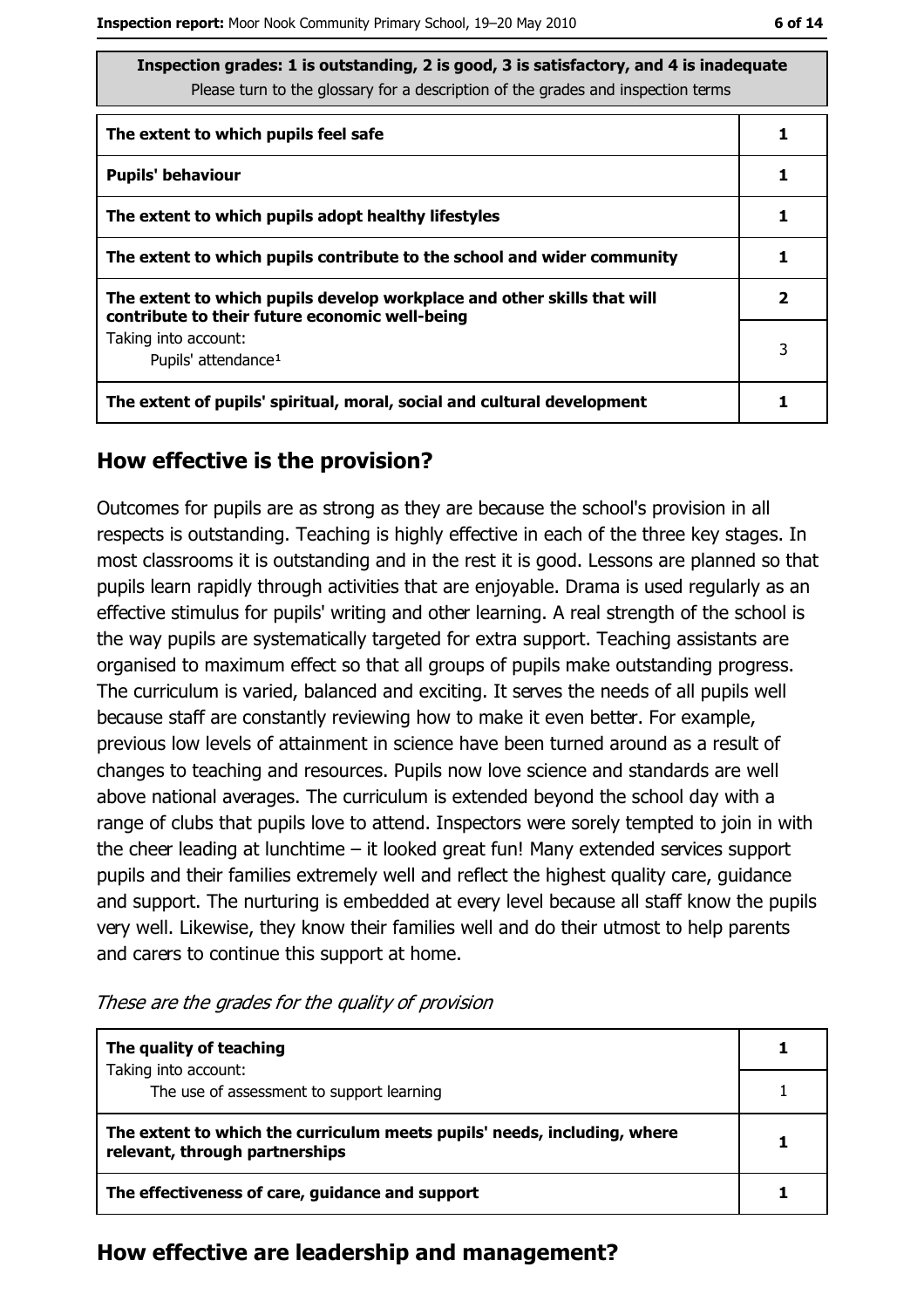Outstanding leadership and management are evident in the headteacher's absolute determination that every child will succeed well. Promoting equal opportunities and tackling discrimination are at the heart of the school's belief systems. Staff at all levels work daily to the highest standards to ensure that no pupil is underachieving or unhappy. When that is found to be the case they act swiftly and effectively to remedy the situation. Morale is high among this strong and happy team, and the partnership between teachers and teaching assistants works well. Likewise, partnerships with other agencies, businesses and communities make a significant contribution to the outstanding outcomes. Capacity for continued improvement is outstanding. The school has an impressive track record of improvement since its last inspection. Continuous improvement is embedded within the reflective culture of the school. All aspects of the school's work are regularly and rigorously monitored to check that things are working well and to see what could be better. There is a sharp focus on priorities and these are always quided by what is best for pupils. This means that actions taken make a noticeable difference to pupils. The school's outstanding practice is used to help other schools. Safeguarding is one example of this because the school's approach to child protection and safety is exemplary. All requirements are fully met and policies and practice go above and beyond basic requirements. The school's promotion of community cohesion has a huge impact on its local community and global learning partners as well as the pupils at Moor Nook. Vigorous analysis and audit leads to action plans that operate to build further on its strengths in this area of the school's work. Governors have a high profile within the school and are well organised. They offer good support and hold the school to account appropriately.

| The effectiveness of leadership and management in embedding ambition and<br>driving improvement                                                                     | 1                       |
|---------------------------------------------------------------------------------------------------------------------------------------------------------------------|-------------------------|
| Taking into account:<br>The leadership and management of teaching and learning                                                                                      |                         |
| The effectiveness of the governing body in challenging and supporting the<br>school so that weaknesses are tackled decisively and statutory responsibilities<br>met | $\overline{\mathbf{2}}$ |
| The effectiveness of the school's engagement with parents and carers                                                                                                | 1.                      |
| The effectiveness of partnerships in promoting learning and well-being                                                                                              | 1                       |
| The effectiveness with which the school promotes equality of opportunity and<br>tackles discrimination                                                              | 1                       |
| The effectiveness of safeguarding procedures                                                                                                                        | 1                       |
| The effectiveness with which the school promotes community cohesion                                                                                                 | 1.                      |
| The effectiveness with which the school deploys resources to achieve<br>value for money                                                                             | 1                       |

#### These are the grades for leadership and management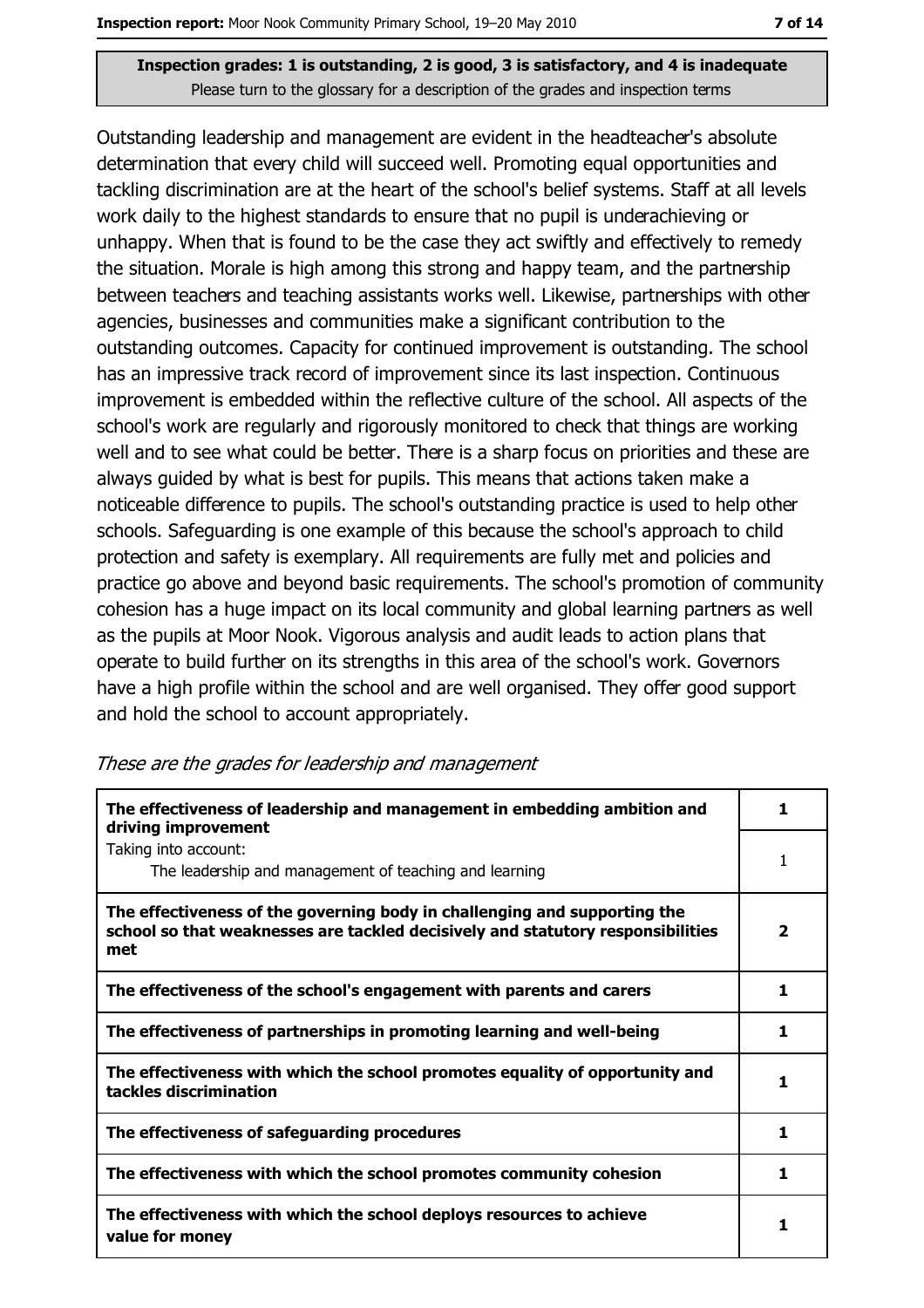## **Early Years Foundation Stage**

As a result of outstanding provision in the Early Years Foundation Stage Unit, children make excellent progress in all areas of learning. When children start in Nursery, their knowledge and skills vary. However, for the vast majority they are well below expected levels for their age. Children are nurtured and taught using the highest quality approaches. A great variety of activities are creatively planned to provide exciting opportunities to explore, experiment, practise and learn. Inspectors had to tiptoe across an exciting 'glitter river' one day to get into the room! Children learn through challenging play opportunities indoors and outside. Often they will make their own choices and follow their particular interests. At other times the highly skilled adults will work with them in ability groups to teach them specifics and move their learning forward. This carefully planned combination leads to rapid progress for all children. They also learn how to cooperate with each other and their behaviour is excellent. This is a particular achievement for a considerable number of children whose social and personal skills were in the early stages when starting Nursery. Their tidying up skills are also amazing, which is fortunate because the unit is an Aladdin's cave full of fascinating materials and resources to encourage them to learn! This inspirational provision is due to excellent leadership and management of the Early Years Foundation Stage by the teacher. She is constantly pushing the boundaries of what is possible in order to extend these children's learning. For example, the innovative teaching of early reading and writing skills coaxes even the most reluctant children to play with letters and sounds. The books that children talked about and read enthusiastically to an inspector were proof that this approach is highly effective. Regular and detailed analysis means that all staff know all children exceptionally well. Observations and assessments inform the planning on a daily basis so that opportunities for learning are adapted if necessary and learning maximised. Strong partnership with parents and carers means that children are also helped productively to learn at home. Parents and carers speak very highly of this provision and appreciate the support that they and their children receive.

These are the grades for the Early Years Foundation Stage

| <b>Overall effectiveness of the Early Years Foundation Stage</b>                             |  |
|----------------------------------------------------------------------------------------------|--|
| Taking into account:                                                                         |  |
| Outcomes for children in the Early Years Foundation Stage                                    |  |
| The quality of provision in the Early Years Foundation Stage                                 |  |
|                                                                                              |  |
| The effectiveness of leadership and management of the Early Years<br><b>Foundation Stage</b> |  |

#### **Views of parents and carers**

Almost all parents' and carers' questionnaires gave overwhelmingly positive responses about all aspects of the school. In particular, some parents and carers expressed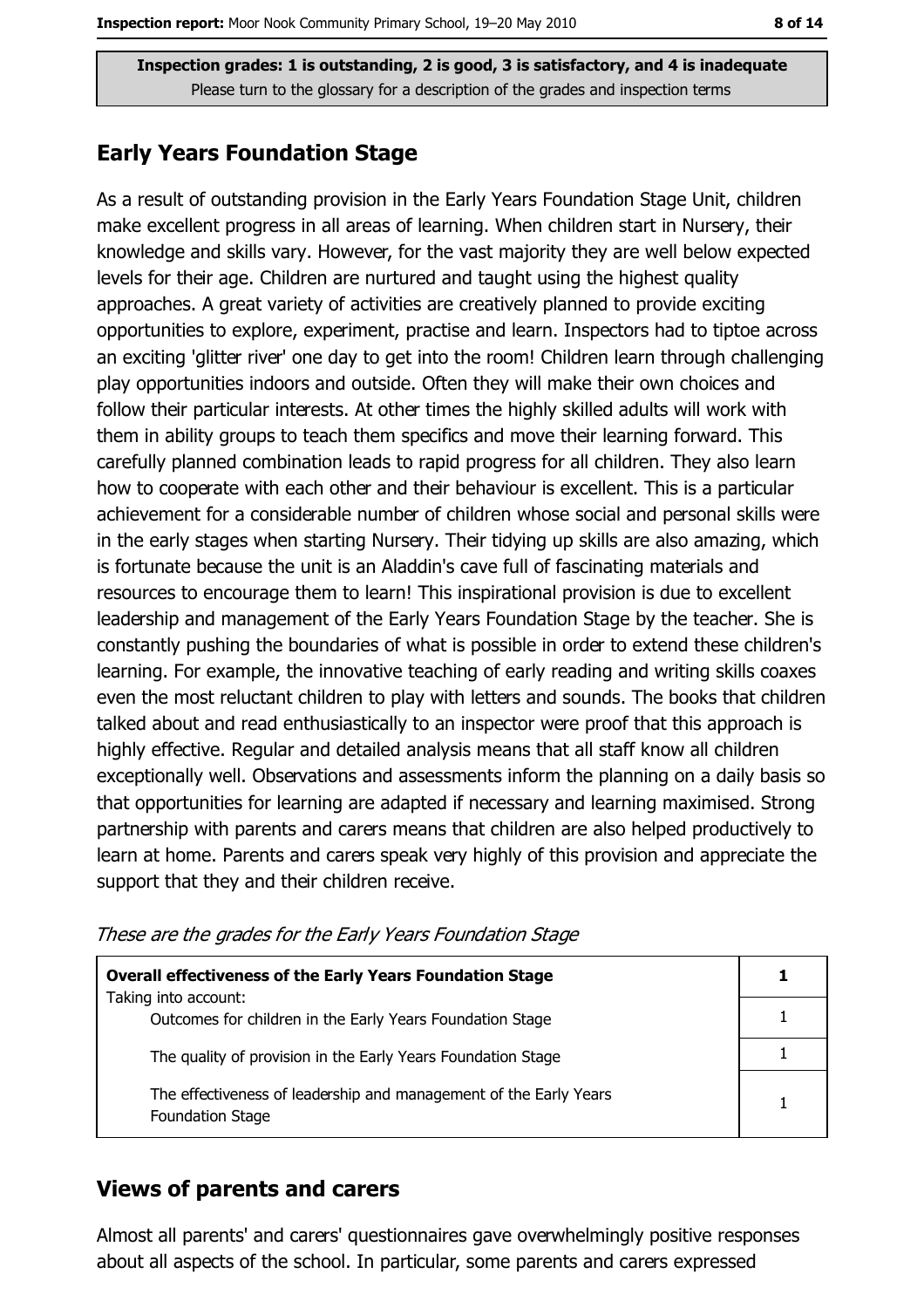appreciation of how the school helps them to help their children by providing useful courses in basic skills. One comment reflects the rest well: 'I feel the school does a brilliant job. My child has developed intellectually, emotionally and socially.' They feel that their children are well cared for and are impressed with the way their children learn and develop. They also appreciate the time that teachers give to talk to parents and carers when needed. Inspectors fully agree.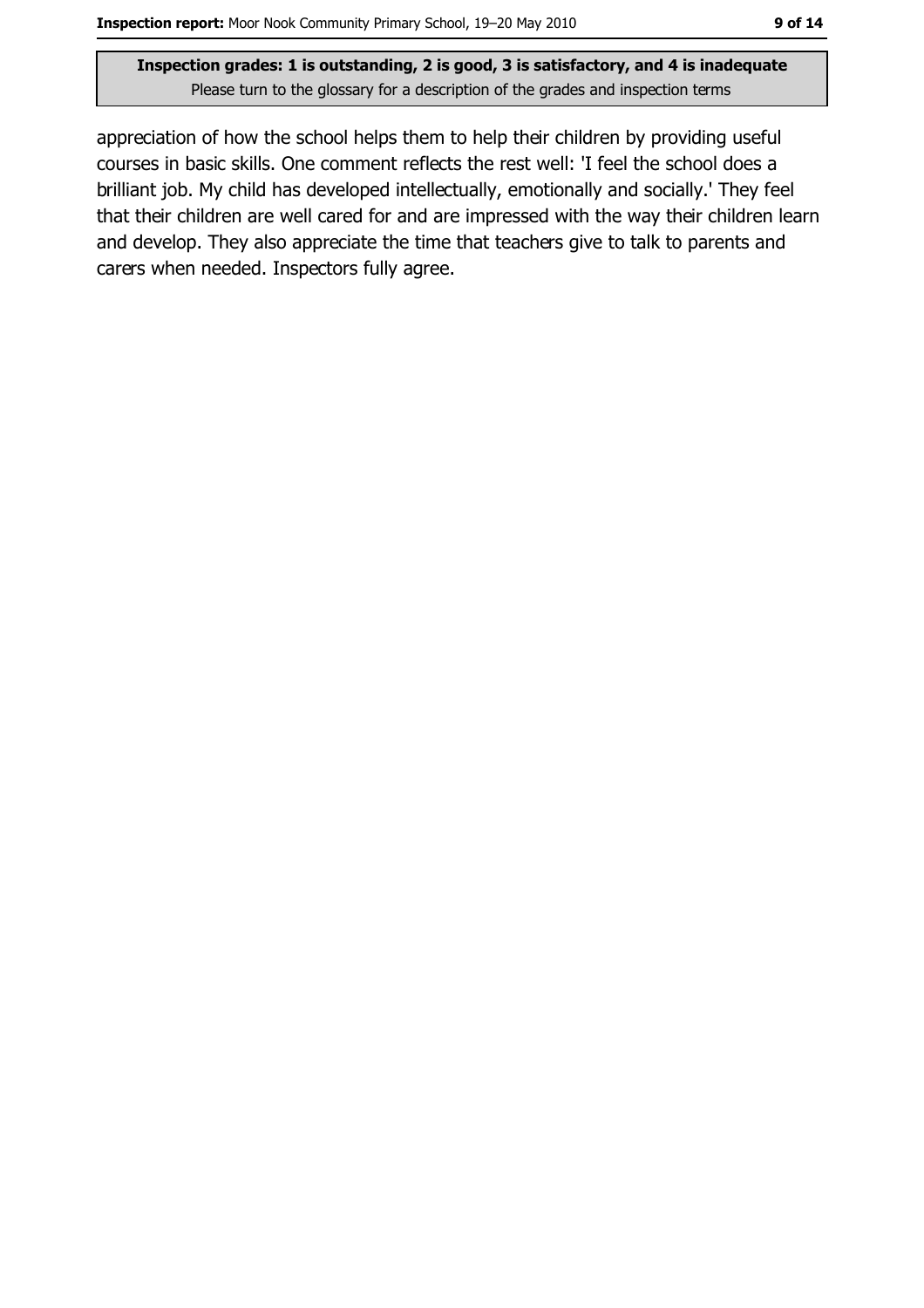#### Responses from parents and carers to Ofsted's questionnaire

Ofsted invited all the registered parents and carers of pupils registered at Moor Nook Community Primary School to complete a questionnaire about their views of the school.

In the questionnaire, parents and carers were asked to record how strongly they agreed with 13 statements about the school.

The inspection team received 77 completed questionnaires by the end of the on-site inspection. In total, there are 153 pupils registered at the school.

| <b>Statements</b>                                                                                                                                                                                                                                       | <b>Strongly</b><br><b>Agree</b> |               |              | <b>Agree</b>  |                | <b>Disagree</b> |              | <b>Strongly</b><br>disagree |
|---------------------------------------------------------------------------------------------------------------------------------------------------------------------------------------------------------------------------------------------------------|---------------------------------|---------------|--------------|---------------|----------------|-----------------|--------------|-----------------------------|
|                                                                                                                                                                                                                                                         | <b>Total</b>                    | $\frac{1}{2}$ | <b>Total</b> | $\frac{0}{0}$ | <b>Total</b>   | $\frac{1}{2}$   | <b>Total</b> | $\frac{1}{2}$               |
| My child enjoys school                                                                                                                                                                                                                                  | 45                              | 58            | 31           | 40            | 0              | 0               | 0            | 0                           |
| The school keeps my child<br>safe                                                                                                                                                                                                                       | 64                              | 83            | 13           | 17            | $\mathbf 0$    | 0               | 0            | $\mathbf 0$                 |
| The school informs me<br>about my child's progress                                                                                                                                                                                                      | 57                              | 74            | 19           | 25            | $\mathbf{1}$   | $\mathbf{1}$    | 0            | 0                           |
| My child is making enough<br>progress at this school                                                                                                                                                                                                    | 47                              | 61            | 30           | 39            | $\mathbf 0$    | 0               | 0            | 0                           |
| The teaching is good at this<br>school                                                                                                                                                                                                                  | 55                              | 71            | 22           | 29            | 0              | 0               | 0            | 0                           |
| The school helps me to<br>support my child's learning                                                                                                                                                                                                   | 52                              | 68            | 25           | 32            | $\mathbf 0$    | 0               | 0            | 0                           |
| The school helps my child to<br>have a healthy lifestyle                                                                                                                                                                                                | 41                              | 53            | 35           | 45            | $\mathbf{1}$   | $\mathbf{1}$    | 0            | $\mathbf 0$                 |
| The school makes sure that<br>my child is well prepared for<br>the future (for example<br>changing year group,<br>changing school, and for<br>children who are finishing<br>school, entering further or<br>higher education, or<br>entering employment) | 37                              | 48            | 39           | 51            | $\mathbf 0$    | 0               | $\mathbf 0$  | $\mathbf 0$                 |
| The school meets my child's<br>particular needs                                                                                                                                                                                                         | 40                              | 52            | 36           | 47            | $\mathbf 0$    | 0               | 0            | 0                           |
| The school deals effectively<br>with unacceptable behaviour                                                                                                                                                                                             | 46                              | 60            | 28           | 36            | $\overline{2}$ | 3               | 0            | 0                           |
| The school takes account of<br>my suggestions and<br>concerns                                                                                                                                                                                           | 37                              | 48            | 38           | 49            | $\mathbf 0$    | 0               | 0            | $\bf{0}$                    |
| The school is led and<br>managed effectively                                                                                                                                                                                                            | 46                              | 60            | 30           | 39            | $\mathbf{1}$   | $\mathbf{1}$    | $\mathbf 0$  | $\mathbf 0$                 |
| Overall, I am happy with my<br>child's experience at this<br>school                                                                                                                                                                                     | 55                              | 71            | 22           | 29            | $\mathbf 0$    | 0               | 0            | $\mathbf 0$                 |

The table above summarises the responses that parents and carers made to each statement. The percentages indicate the proportion of parents and carers giving that response out of the total number of completed questionnaires. Where one or more parents and carers chose not to answer a particular question, the percentages will not add up to 100%.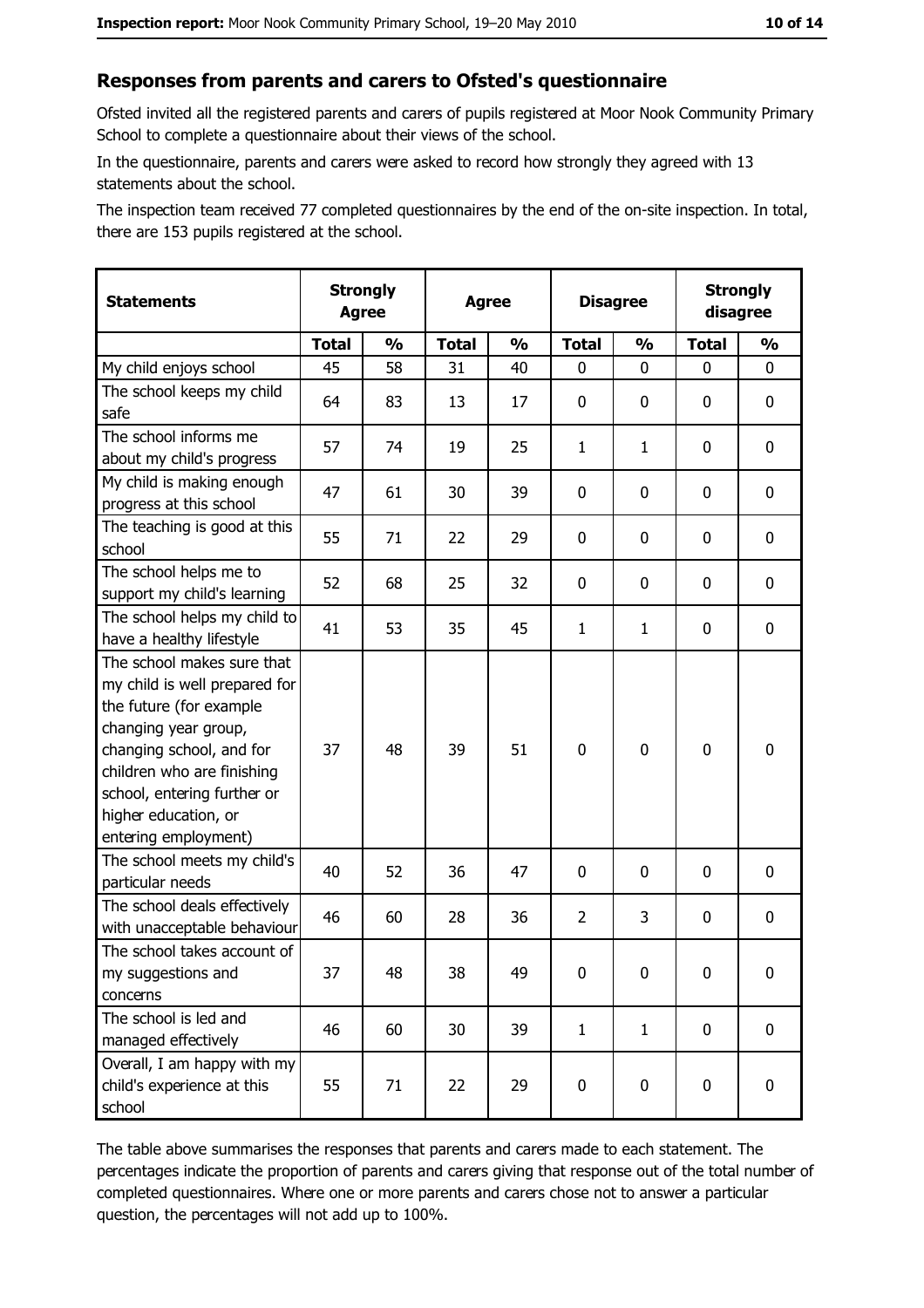# Glossary

| Grade   | <b>Judgement</b> | <b>Description</b>                                                                                                                                                                                                               |
|---------|------------------|----------------------------------------------------------------------------------------------------------------------------------------------------------------------------------------------------------------------------------|
| Grade 1 | Outstanding      | These features are highly effective. An oustanding<br>school provides exceptionally well for its pupils' needs.                                                                                                                  |
| Grade 2 | Good             | These are very positive features of a school. A school<br>that is good is serving its pupils well.                                                                                                                               |
| Grade 3 | Satisfactory     | These features are of reasonable quality. A satisfactory<br>school is providing adequately for its pupils.                                                                                                                       |
| Grade 4 | Inadequate       | These features are not of an acceptable standard. An<br>inadequate school needs to make significant<br>improvement in order to meet the needs of its pupils.<br>Ofsted inspectors will make further visits until it<br>improves. |

# What inspection judgements mean

## **Overall effectiveness of schools**

|                       | Overall effectiveness judgement (percentage of<br>schools) |      |                     |                   |  |
|-----------------------|------------------------------------------------------------|------|---------------------|-------------------|--|
| <b>Type of school</b> | <b>Outstanding</b>                                         | Good | <b>Satisfactory</b> | <b>Inadequate</b> |  |
| Nursery schools       | 51                                                         | 45   | 0                   | 4                 |  |
| Primary schools       | 6                                                          | 41   | 42                  | 10                |  |
| Secondary schools     | 8                                                          | 34   | 44                  | 14                |  |
| Sixth forms           | 10                                                         | 37   | 50                  | 3                 |  |
| Special schools       | 32                                                         | 38   | 25                  | 5                 |  |
| Pupil referral units  | 12                                                         | 43   | 31                  | 14                |  |
| All schools           | 9                                                          | 40   | 40                  | 10                |  |

New school inspection arrangements were introduced on 1 September 2009. This means that inspectors now make some additional judgements that were not made previously.

The data in the table above is for the period 1 September to 31 December 2009 and is the most recently published data available (see www.ofsted.gov.uk). Please note that the sample of schools inspected during the autumn term 2009 was not representative of all schools nationally, as weaker schools are inspected more frequently than good or outstanding schools.

Percentages are rounded and do not always add exactly to 100. Secondary school figures include those that have sixth forms, and sixth form figures include only the data specifically for sixth form inspection judgements.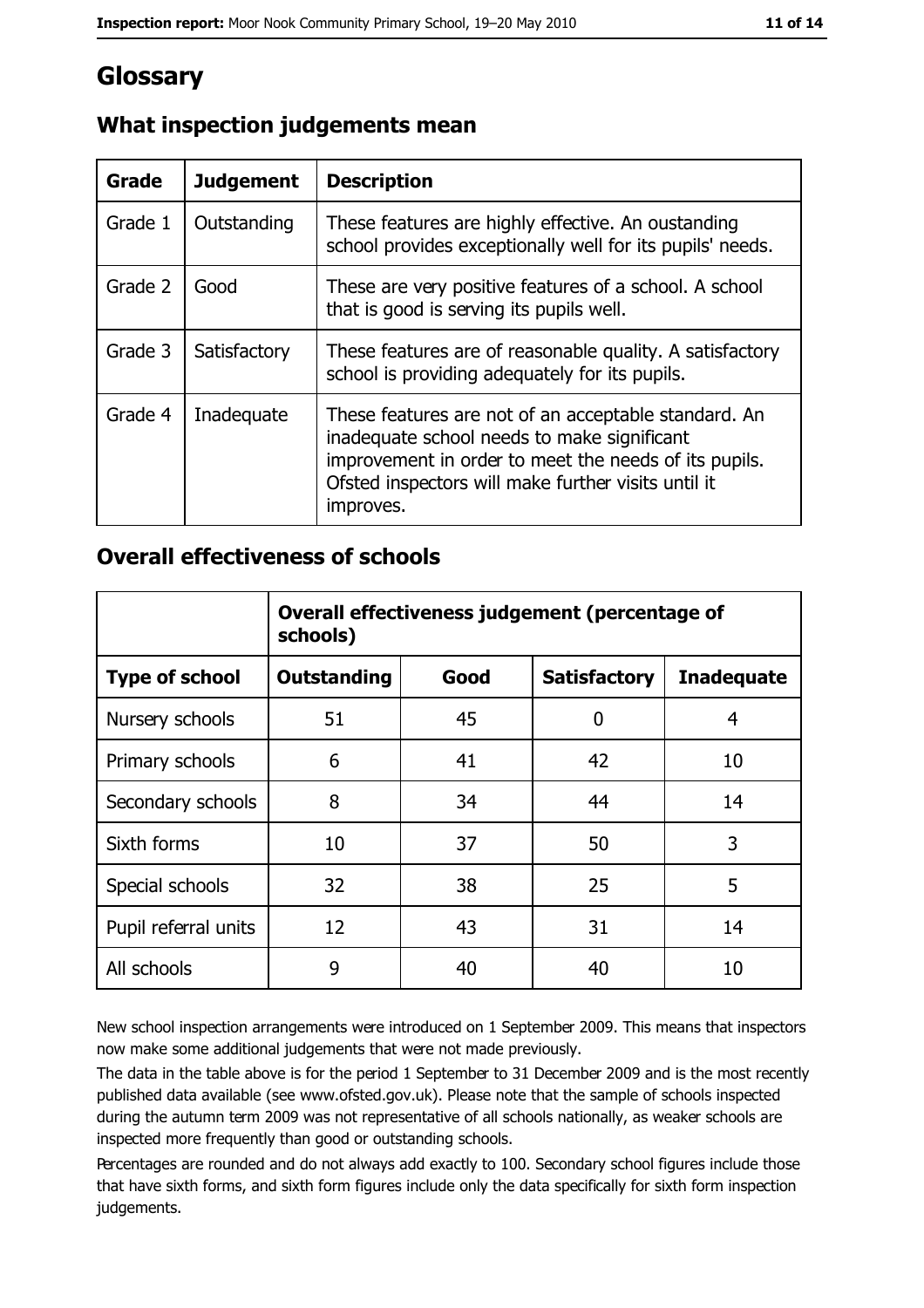# **Common terminology used by inspectors**

| Achievement:                  | the progress and success of a pupil in<br>their learning, development or training.                                                                                                                                                                                                                           |
|-------------------------------|--------------------------------------------------------------------------------------------------------------------------------------------------------------------------------------------------------------------------------------------------------------------------------------------------------------|
| Attainment:                   | the standard of the pupils' work shown by<br>test and examination results and in<br>lessons.                                                                                                                                                                                                                 |
| Capacity to improve:          | the proven ability of the school to<br>continue improving. Inspectors base this<br>judgement on what the school has<br>accomplished so far and on the quality of<br>its systems to maintain improvement.                                                                                                     |
| Leadership and management:    | the contribution of all the staff with<br>responsibilities, not just the headteacher,<br>to identifying priorities, directing and<br>motivating staff and running the school.                                                                                                                                |
| Learning:                     | how well pupils acquire knowledge,<br>develop their understanding, learn and<br>practise skills and are developing their<br>competence as learners.                                                                                                                                                          |
| <b>Overall effectiveness:</b> | inspectors form a judgement on a school's<br>overall effectiveness based on the findings<br>from their inspection of the school. The<br>following judgements, in particular,<br>influence what the overall effectiveness<br>judgement will be.                                                               |
|                               | The school's capacity for sustained<br>improvement.<br>Outcomes for individuals and groups<br>of pupils.<br>The quality of teaching.<br>The extent to which the curriculum<br>meets pupil's needs, including where<br>relevant, through partnerships.<br>The effectiveness of care, guidance<br>and support. |
| Progress:                     | the rate at which pupils are learning in<br>lessons and over longer periods of time. It<br>is often measured by comparing the<br>pupils' attainment at the end of a key<br>stage with their attainment when they<br>started.                                                                                 |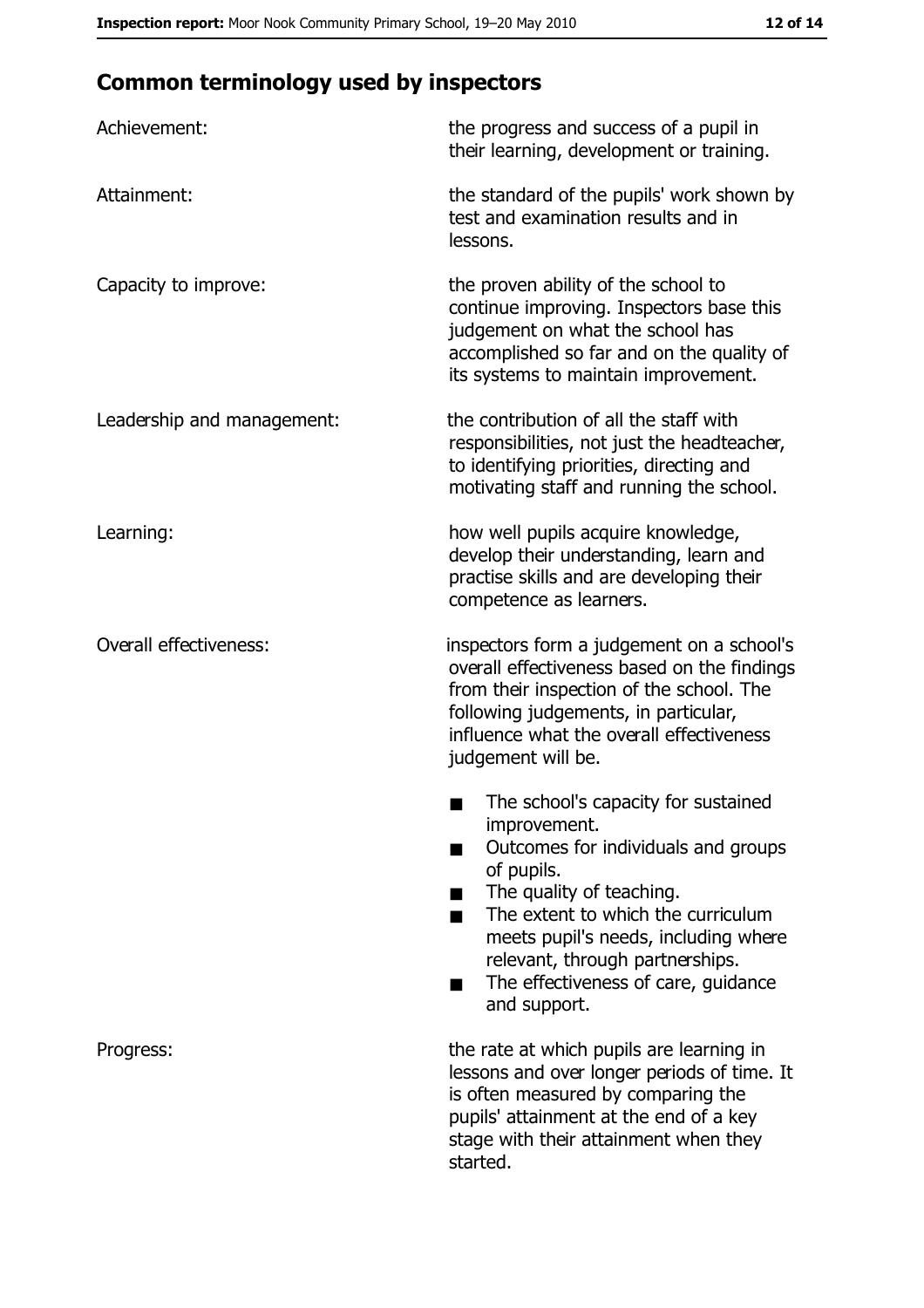This letter is provided for the school, parents and carers to share with their children. It describes Ofsted's main findings from the inspection of their school.



21 May 2010

Dear Pupils

Inspection of Moor Nook Community Primary School, Preston, PR2 6EE

It was a pleasure to meet you when we visited your school recently. You were all very welcoming and kind to the other inspectors and to me. Thank you for the help you gave us by sharing your views and showing us your work.

We think Moor Nook is an absolutely brilliant school and we have judged it to be outstanding. It is a very caring and welcoming place where you feel extremely safe and well looked after. Teachers and teaching assistants help you all make excellent progress in your work. They plan interesting lessons so you have lots of fun and learn really well in every class. Your behaviour is excellent. You work hard and cooperate well together in groups. You also get on with work on your own when asked. We were very impressed with the effort you have made to improve attendance - well done! Also, the Year 6 test results have been going up since your last inspection. Science results are especially strong because the teachers have changed the way they teach science and you have a special science room where you do fun activities.

Miss Horne and Mrs Paterson are excellent leaders of your school. They and the staff do everything they can to continue to make things better for you. They listen carefully to what you and your parents and carers say about the school, so everyone's ideas and views are used to keep on improving things. The governors are good at helping the school too. Your learning, skills and understanding continue to get better all the time because everyone works together in this way. We have asked the school to keep a close eye on two things. First, we have asked your teachers to make sure that the outstanding progress you make continues so that test results in English and mathematics rise to above average. Second, we want the school to keep working helpfully with families of those few pupils who still take too much time off school so that the school's overall attendance improves even more. We know that you will do your bit to help by continuing to work hard, attending school regularly and behaving well. We wish you all a happy and successful future in the next stages of your education.

Yours sincerely Dr Suzi Clipson-Boyles Lead inspector